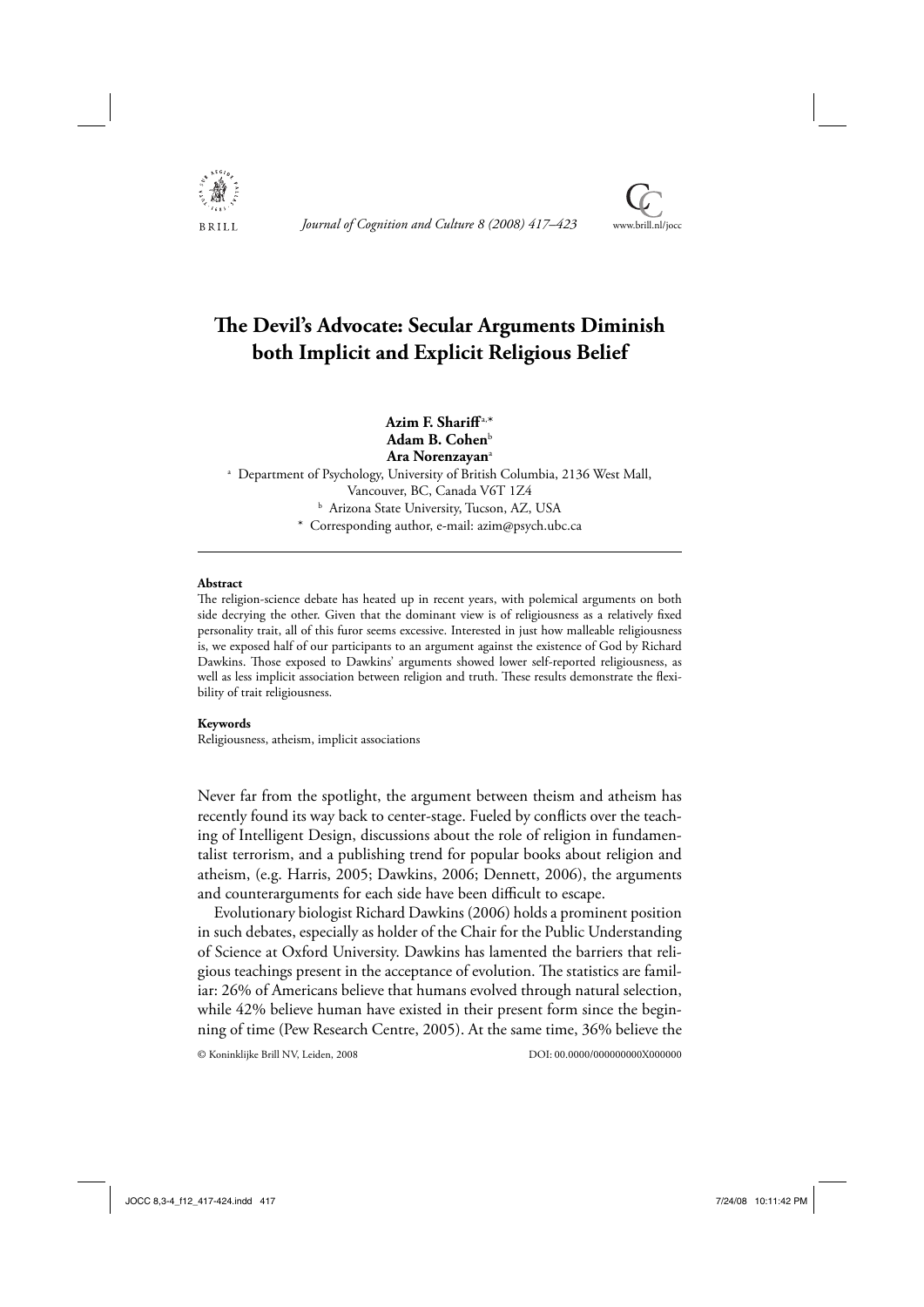## 418 *A. F. Shariff et al. / Journal of Cognition and Culture 8 (2008) 417–423*

Bible is the literal word of God, 85% in Hell, 93% in Heaven and 96% in God. Dawkins' argument is that there is overwhelming evidence for belief in evolution through the process of natural selection, and little or none for the belief in Heaven, Hell or God. Dawkins' intention is to persuade religious believers (and agnostics) that atheism is the most rationally defensible position.

But do these arguments do anything? Theoretical positions and empirical work have stressed that religious beliefs are held to be both very important to people (Hill, 1999) and very stable across the lifespan (Sherkat, 1998; Wink and Dillon, 2001; McCullough *et al*., 2005), tending to change only in response to major life events such as marriage, having children, or getting divorced (Ingersoll-Dayton *et al*., 2002). Given debates about the stability of personality traits over the lifespan (Srivastava *et al*., 2003), it is an important theoretical question as to whether religiousness can be increased or decreased by rational arguments. Many have criticized Dawkins and the other atheist spokespeople for providing texts that polarize rather than convince (e.g., Bunting, 2007), especially given theoretical assumptions that religiousness is too stable to be affected by such polemical arguments. The goal of the current study, then, is to gauge the mutability of religious belief in the face of these arguments for disbelief. Put simply, can rational discourse budge faith?

An immediate impediment to the pursuit, however, is the unreliability of self-report measures, especially for sensitive topics like religiousness (Hadaway *et al.*, 1993). Placed in the context of reading a scientifically partisan passage while participating in a scientific study for an academic course  $-$  that is, in a very secular environment and situation – it is certainly possible, even likely, that participants may feel reservations about admitting the extent of their beliefs. Therefore, to provide convergent validity to the self-report measures, we used a recently developed implicit measure of religious belief (Shariff *et al*., 2007). This task uses the reaction time methodology based on the Implicit Association Task (IAT) to assess implicit beliefs that are less vulnerable to impression management.

## **Method**

## *Participants and Procedure*

106 (66 female) undergraduate students from Arizona State University completed the task in exchange for course credit. Seventy-seven were raised as Christians (both Catholics and Protestants), seven as Jews, three as Buddhists, one each as a Muslim or Hindu, and 17 were raised with no religion. A ran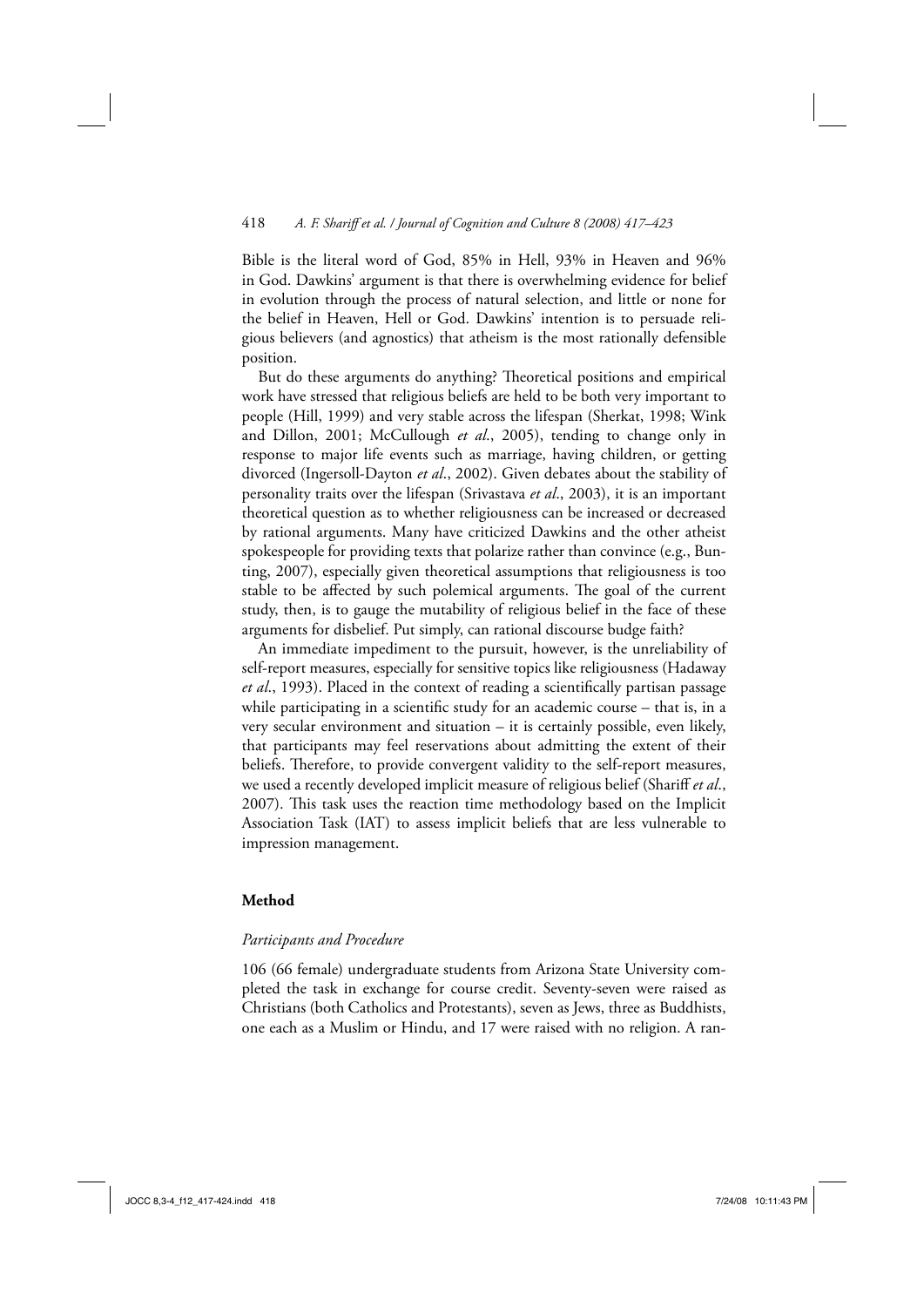domly assigned 45 participants read an excerpt from a lecture by Richard Dawkins that was reprinted in *The Nullifidian* (1994) and briefly summarized their feelings about Dawkins' position on religion; the 61 control participants wrote about their favourite foods. Following the prime, each participant completed a distracter task, the implicit religious belief IAT (IRBIAT), a self-report religiosity measure, and a demographic questionnaire assessing sex, religion, ethnicity and age.

*Dawkins Passage.* In the lecture except used as the experimental manipulation, Dawkins attacks the argument from design by positing that evolutionary processes were quite capable of creating complexity through the simplicity of mutation and differential selection. He goes on to declare that the existence of God is, not only unnecessary for explaining the origins of complex life, but highly improbable itself. If a highly complex creator made the less complex universe, there is no explanation of how this creator could have been created itself. Thus, claims Dawkins, the explanation begs the question.

*Implicit Associations*. The IAT traditionally allows researchers to compare the implicit associations between two dichotomous pairs of dimensions (for example, the strength of the association for flowers-good/insects-bad *vs*. flower-bad/insects-good; Greenwald *et al.*, 1998). Faster mean reaction times between a target category and one pole of the attribute indicate a stronger association.

The current study used a single-target IAT which only compares one target (in this case, religious objects) across the two poles of an attribute (here: true and false). The religion targets included the words *god, heaven, angel, devil* and *soul*. True attribute words included *actual, true, genuine, real* and *valid*. False attribute words included *fake, false, bogus, untrue* and *phony.* Block order was counterbalanced across participants.

*Self-reported intrinsic religiosity.* Our intrinsic religiosity scale was comprised of the following six questions: "My personal religious beliefs are very important to me", "My religion or faith is an important part of my identity", "If someone wanted to understand who I am as a person, my religion or faith would be very important in that", "I believe strongly in the teachings of my religion or faith", "I believe in God", and "I consider myself a religious person" (Cronbach's  $\alpha$  = 0.92). These items were responded to from 1 (*strongly disagree*) to 5 (*strongly agree*).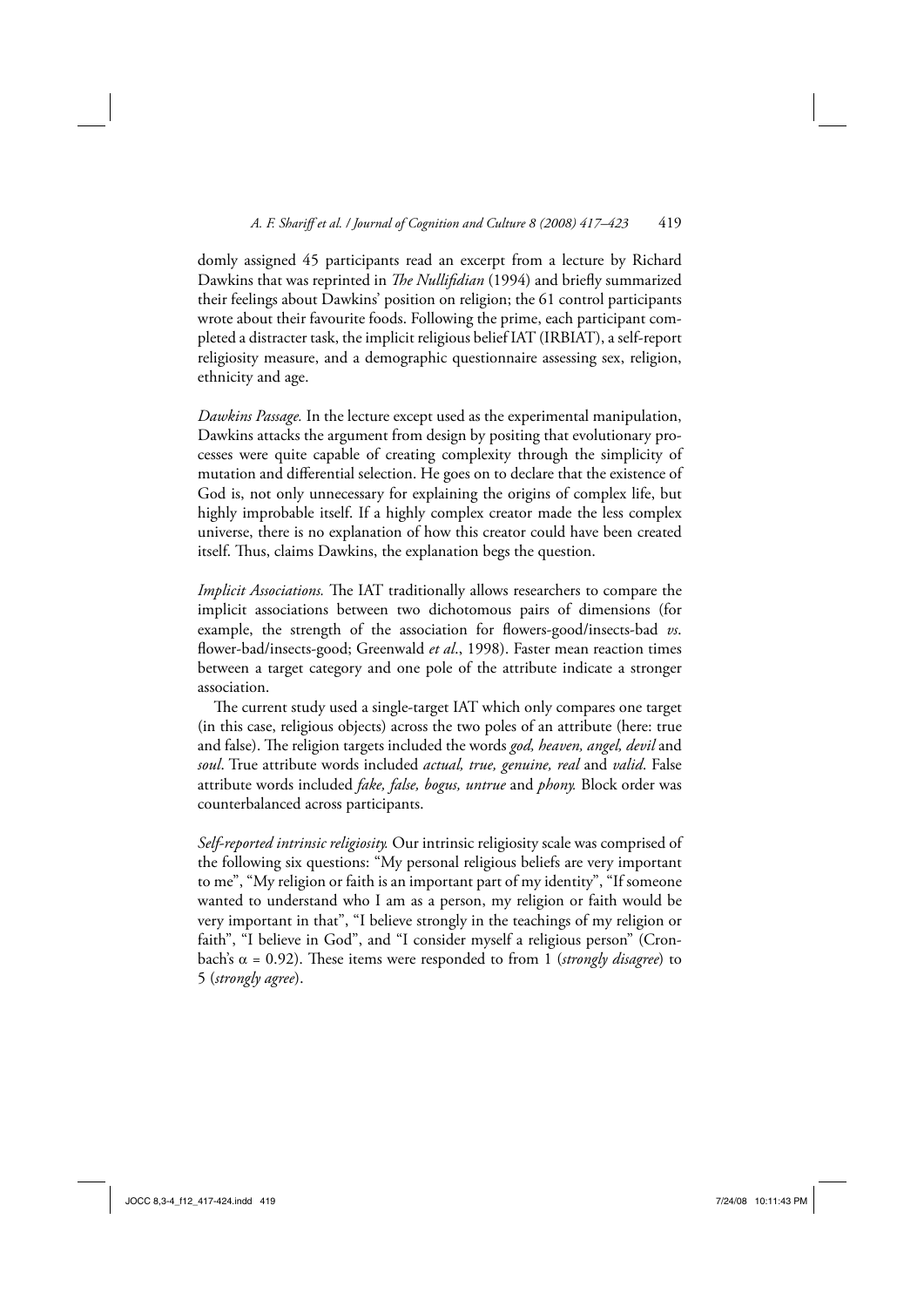## 420 *A. F. Shariff et al. / Journal of Cognition and Culture 8 (2008) 417–423*

# **Results**

## *Validating the Implicit Religiosity IAT*

In the control condition, the Religiosity IAT was correlated moderately with our intrinsic religiosity measure  $(r = 0.31, P = 0.01)$ , and especially strongly with the single item "I believe in God"  $(r = 0.42, P<0.001)$ . These scores are consistent with the existing literature on implicit-explicit measure relationships (Hoffman *et al.*, 2005), suggesting a valid measure of implicit associations between religion and true versus false.

## *Eff ect of Anti-Religion Arguments*

Participants reading the anti-religion argument showed significantly lower self-reported responses on our 6-item intrinsic religiosity measure (*t*(104)=3.55, *P*<0.001, *d*=0.70), especially on the single item assessing belief in God (*t*(103)=5.14, *P*<0.001, *d*=1.01).

Results from the measure of implicit religious belief followed the same pattern. Those in the experimental condition scored markedly lower on implicit belief than did control participants (*t*(104)=2.06, *P*<0.05, *d*=0.40; Figure 1).

These results are not an artifact of positive or negative affect, both of which were unaffected by the prime  $(t<1$ , not significant), and neither of which is correlated with either the explicit or implicit measures of religiousness (all  $r<0.1$ , not significant).

#### **Discussion**

The results strongly suggest that religious beliefs can be diminished, at both implicit and explicit levels, by arguments such as that of Professor Dawkins. Those reading the Dawkins passage were significantly less likely to endorse our religiosity items including statements such as "I consider myself a religious person" and "My personal religious beliefs are very important to me." Though the possibility of an effect was predicted, the degree to which explicit beliefs were reduced surprised us. Self- reported belief in God, for instance, dropped by more than a full point on a 5-point scale.

Taken on their own, changes in explicit, self-reports could reflect experimental demand or impression management. Hadaway *et al.* (1993) found that when asked about religious attendance, survey takers tended to overstate their attendance – on average by a factor of two – presumably as a result of a social desirability bias. After reading the Dawkins passage, participants may feel comfortable in presenting a reduced and perhaps even more honest picture of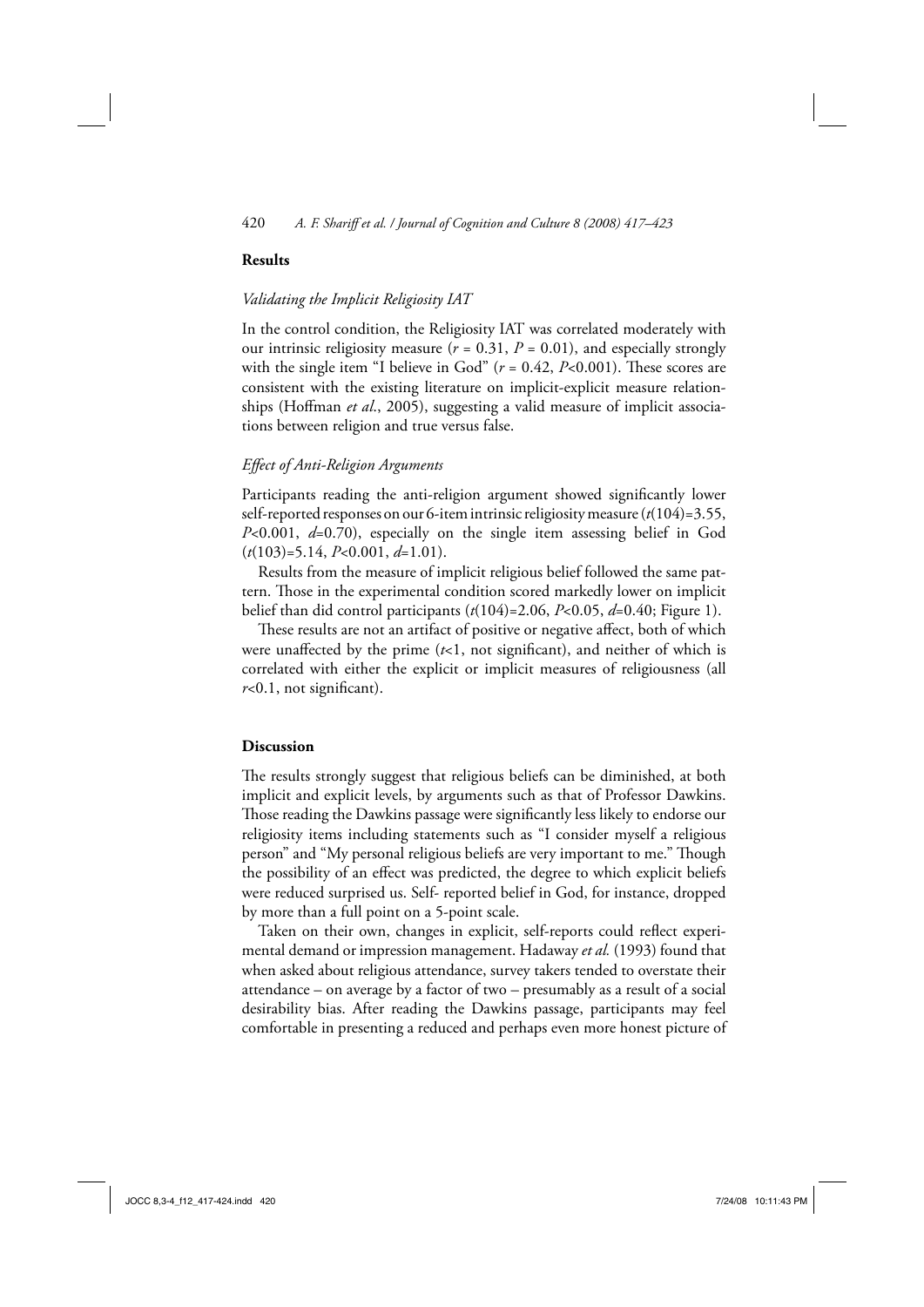



Figure 1. Means, by condition, for explicit and implicit religiosity measures. The explicit religiosity measure aggregates responses over 6 items, with a maximum score of 30. The implicit measure is scored using the d-score effect size measure. This is computed by subtracting mean reaction times for trials wherein religious words and false attribute words are paired together, from trials wherein religious words and true attribute words are paired together, and then dividing the difference by the standard deviation over the two sets of trials. Error bars indicate standard error of the mean.

their religious belief or attendance. Alternatively, those reading the antireligious passage may be presenting themselves to be more disbelieving as they actually are, in an attempt to fit with the context and the scientific opinion they believe to be shared by the experimenters. In either case, from the selfreport today alone, the results could be explained by biases in responding, rather than actual belief reduction.

 However, the corroborating evidence from the implicit belief measure suggests that such response biases do not tell the entire story. Based on mean reaction time differences in the 50 millisecond range, the IAT has been shown to be much less susceptible to faking or dishonest representation (Steffans, 2004). The convergence of both implicit and explicit approaches indicates a genuine change in religiousness – one that is surprising when considering the strength of conviction that people generally hold about religious beliefs.

It remains to be seen how long lasting the effects of arguments such as that of Professor Dawkins actually are. People's beliefs, both implicit and explicit, can be influenced by their immediate environments (Devine, 1989). The brief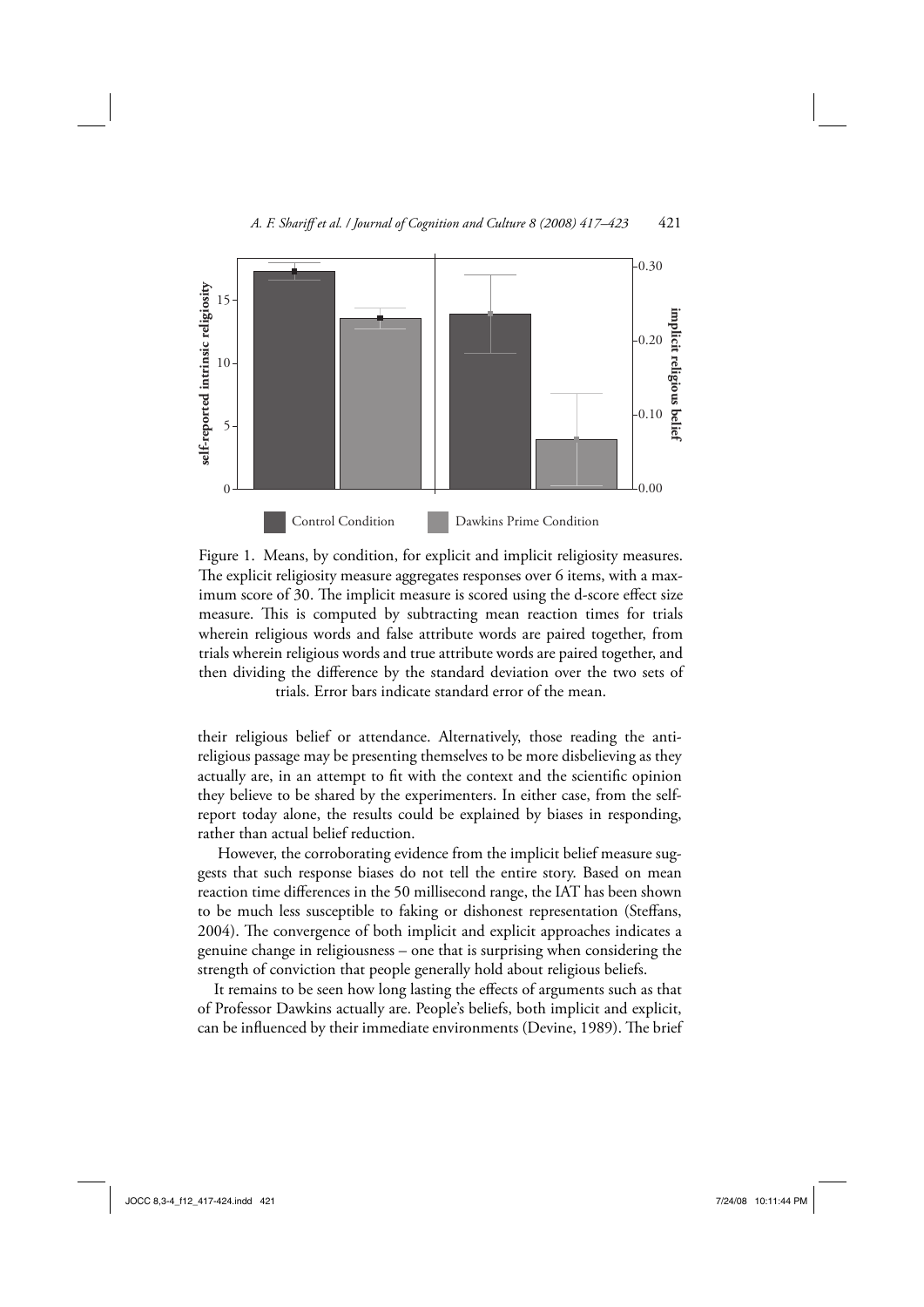## 422 *A. F. Shariff et al. / Journal of Cognition and Culture 8 (2008) 417–423*

exposures that people from religious backgrounds have with secular arguments may be rapidly overwhelmed by more pervasive exposure to their religiously saturated communities. Nonetheless, the current results do demonstrate the effectiveness of pro-evolutionary, anti-religion arguments, as well as the existence of a certain fluidity in people's religious convictions.

## **Acknowledgements**

This research was supported by the Social Science and Humanities Research Council of Canada *via* a fellowship to the first author (767-2006-1980) and a grant to the third, and a Templeton Advanced Research Program grant from the Metanexus Institute.

## **References**

- Bunting, M. (2007). The New Atheists loathe religion far too much to plausibly challenge it. *The Guardian*. Available online at http://www.guardian.co.uk/commentisfree/story/0,,2074076, 00.html.
- Dawkins, R. (1994). On debating religion. *The Nullifidian* 1. Available online at http://www. textfiles.com/magazines/NULLIFIDIAN/.
- (2006). God delusion. Houghton Mifflin, Boston, MA.
- Dennett, D. C. (2006). *Breaking the spell: Religion as a natural phenomenon.* Viking, New York, NY.
- Devine, P.G. (1989). Stereotypes and prejudice: Their automatic and controlled components. *Journal of Personality and Social Psychology* 56, 5-18.
- Greenwald, A. G., McGhee, D. E. and Schwartz, J. L. K. (1998). Measuring individual differences in implicit cognition: The implicit association test. *Journal of Personality and Social Psychology* 74, 1464-1480.
- Hadaway, C. K., Marler, P. L. and Chaves, M. (1993). What the polls don't show: A closer look at US church attendance. *American Sociological Review* 56, 741-752.
- Harris, S. (2005). *End of faith: Religion, terror, and the future of reason*. W.W. Norton, New York, NY.
- Hill, P. C. (1999). Giving religion away: What the study of religion offers psychology. *International Journal for the Psychology of Religion* 9, 229-249.
- Hofmann, W., Gawronski, B., Gschwendner, T., Le, H. and Schmitt, M. (2005). A meta-analysis on the correlation between the Implicit Association Test and explicit self-report measures. *Personality and Social Psychology Bulletin* 31, 1369-1385.
- Ingersoll-Dayton, B., Krause, N., and Morgan, D. (2002). Religious trajectories and transitions over the life course. *International Journal of Aging and Human Development* 55*,* 51-70.
- McCullough, M. E., Enders, C. K., Brion, S. L. and Jain, A. R. (2005). The varieties of religious development in adulthood: A longitudinal investigation of religion and rational choice. *Journal of Personality and Social Psychology* 89, 78-89.
- Pew Research Center for the People and the Press. (2005). Religion and public life survey. Pew Research Center for the People and the Press, Washington, DC.